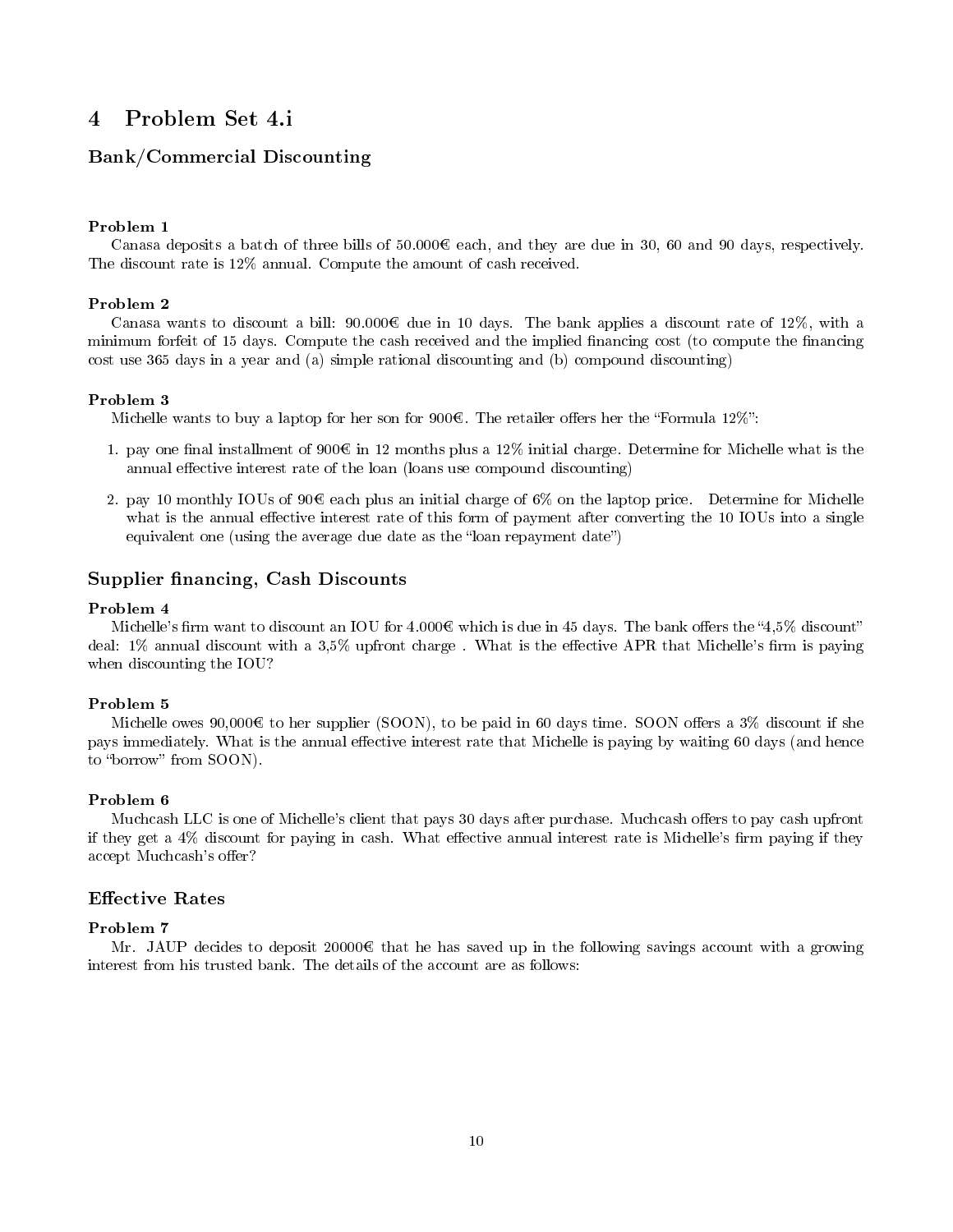| Interest rate                          | 1st year 2 25% effective APR (TAE)<br>2nd year 2.5% effective APR<br>3rd year 3% effective APR          |
|----------------------------------------|---------------------------------------------------------------------------------------------------------|
| Compounding period<br>(to choose from) | Monthly<br>Quarterly<br>Annual                                                                          |
|                                        | Single interest payment at the end (in which<br>case the interest rate will be 2,585% effective<br>APR) |
| Early cancelation                      | Penalty: 1% of the remaining balance<br>at the time of cancelation                                      |

To solve

- 1. The amount he can withdraw if he is forced to take the money out after two years (and having selected monthly compounding).
- 2. Final balance if he chooses a single interest payment at the end.

#### Problem 8

On  $7/1/2010$  you go to the New Year's sale and spend a total of 3000 $\epsilon$ . You have two payment options

- 1. Credit card: 3 equal payments, paid each month with the first payment due 4 months from today. The salesperson informs you that the interest rate on these transaction is a 7% nominal APR
- 2. A formal loan: a single payment due 6 months from today. In this case the effective APR is  $6\%$ .

Compute the dated payments for each of the two options

## Problem 9

Suppose you invest  $3000\mathcal{C}$  in the account described in the ad below, and leave the money there for 3 years.

- 1. What will your effective average annual return be? [assume yearly capitalization]
- 2. How much would we need to invest in order to obtain  $6.000\mathbf{C}$  in 3 years' time?

| 1er año $2%$  | liDeje crecer sus ahorros!!<br><b>Depósito Creciente</b> |
|---------------|----------------------------------------------------------|
| 2º año 2,5%   | - Plazo 3 años                                           |
| 3er año 3%    | - Importe mínimo 3.000 euros por depósito                |
| Nominal Anual | - Importe máximo 100.000 euros                           |
|               | - Cancelación anticipada en cualquier momento (1)        |

## Past Exam Questions

## Problem 10 (EX 2013)

You own a store and decide to accept payment using credit cards, in addition to the cash payments you were alreading accepting. If a client pays by credit card the bank will keep 4% and pay you 96% of the purchase, and you will only receive the money one month after the purchase. You keep a cash account that offers you a 4% monthly interest rate. Determine the maximum cash discount that you would offer clients who pay in cash to get them not to use a credit card